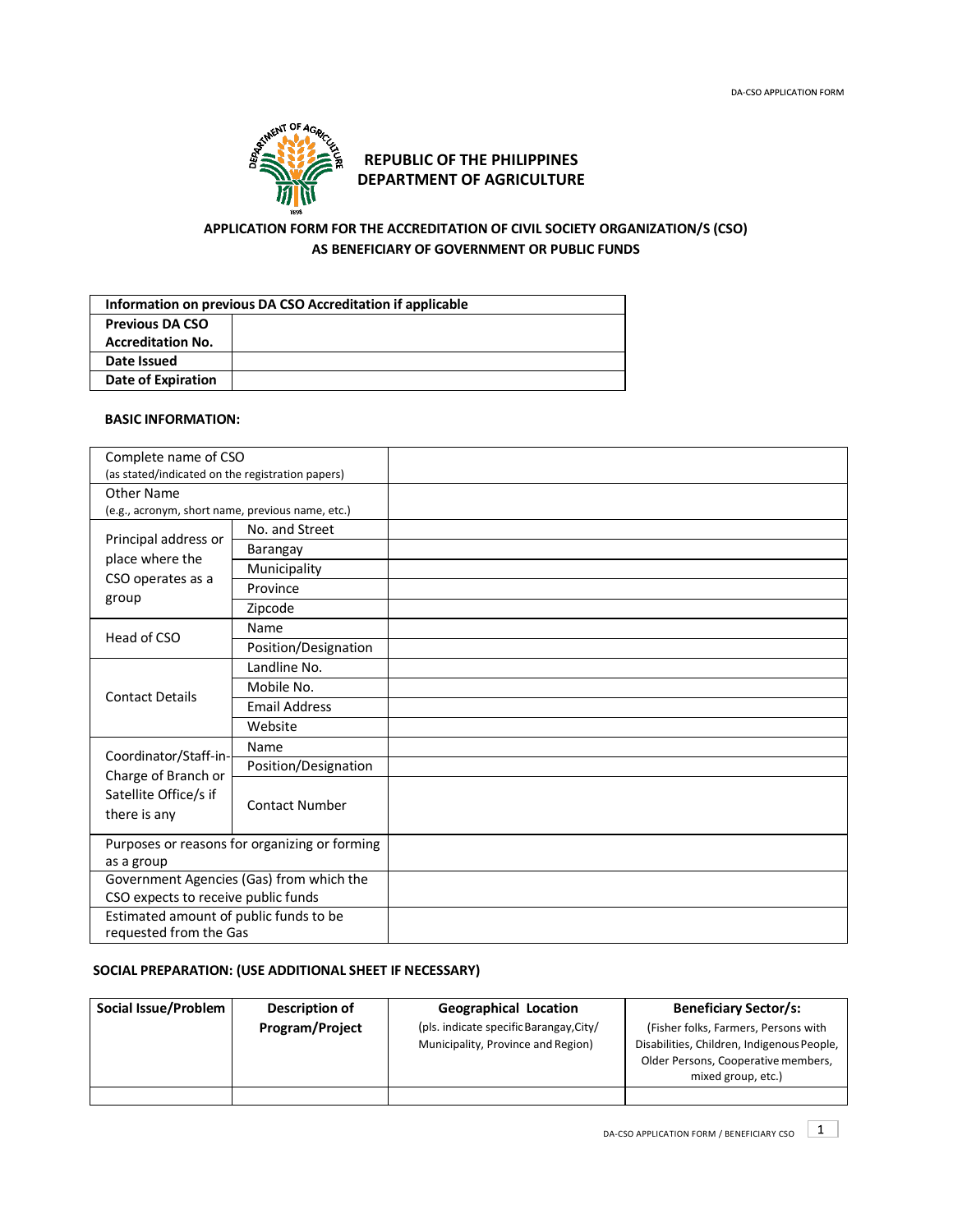### **AUTHORIZATION:**

**On behalf of the CSO Applicant, I hereby:**

- **(a) Authorize the DA to inspect the premises of the office(s) of the CSO Applicant, as well as the site of any past or present project or program of the CSO Applicant, and**
- **(b) Authorize any concerned person to disclose the DA any fact material to the validation of any information provided by the CSO Applicant in this application or in any of the documents submitted in support thereof.**

| <b>AFFIANT-</b>   |                                        | Signature                                                        |                           |                                                                                        |
|-------------------|----------------------------------------|------------------------------------------------------------------|---------------------------|----------------------------------------------------------------------------------------|
| <b>Authorized</b> |                                        | Name                                                             |                           |                                                                                        |
| Representative    |                                        | Position/Designation                                             |                           |                                                                                        |
| Date executed     |                                        |                                                                  |                           |                                                                                        |
| Place executed    |                                        |                                                                  |                           |                                                                                        |
|                   | Place and date of issue<br>Valid until | following identification document:<br>Government ID type and No. |                           | SUBSCRIBED AND SWORN to before me, on the above date and place, affiant exhibiting the |
| Doc. No.          |                                        |                                                                  | Signature                 |                                                                                        |
| Page No.          |                                        |                                                                  | Name of Notary<br>Public  |                                                                                        |
| Book No.          |                                        |                                                                  | <b>Address</b>            |                                                                                        |
| Series of         |                                        |                                                                  | Commission valid<br>until |                                                                                        |